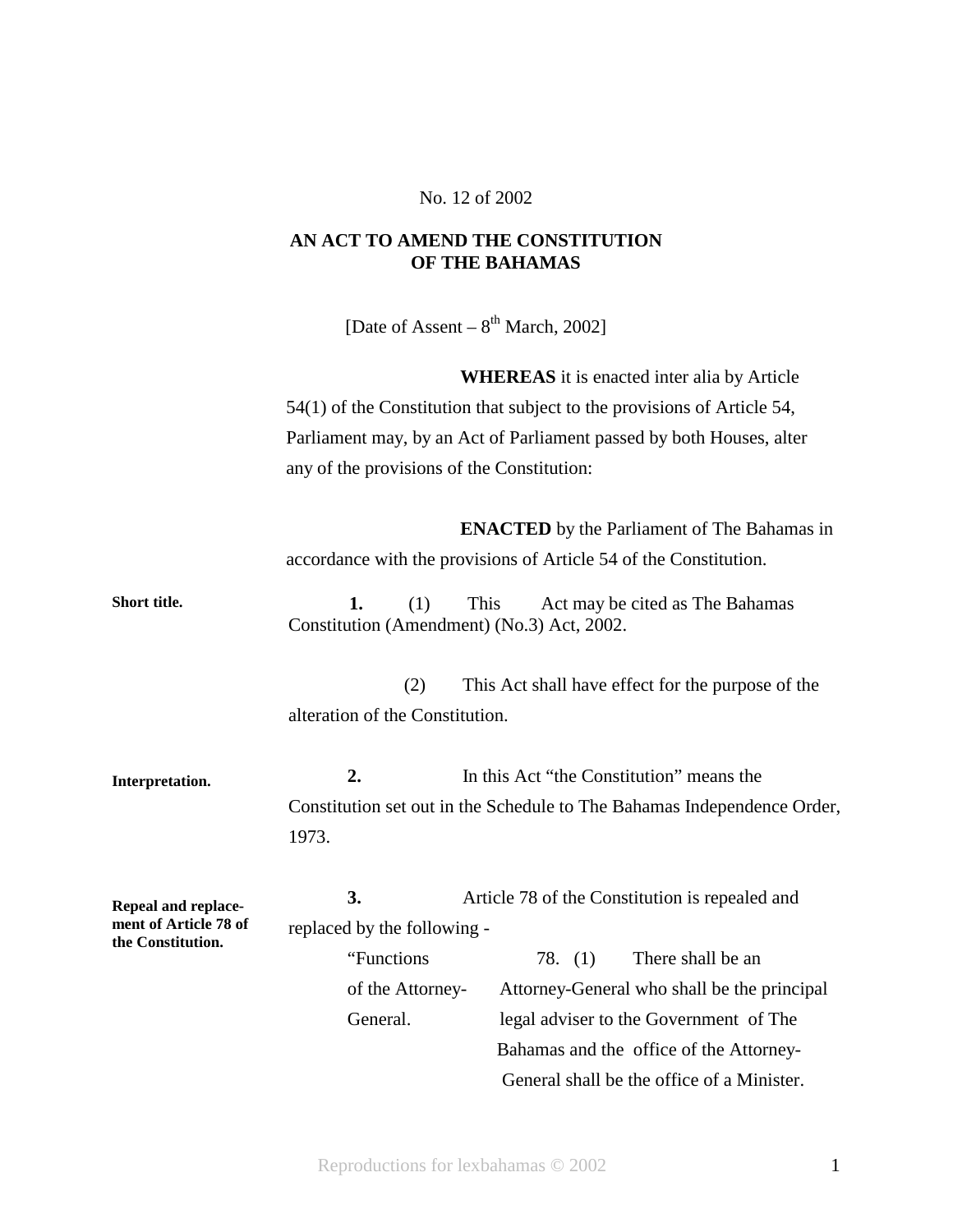(2) The Attorney-General shall be responsible for the administration of Legal Affairs in The Bahamas and legal proceedings for and against the State shall be taken —

- (a) in the case of civil proceedings, in the name of the Attorney-General;
- (b) in the case of criminal proceedings, in the name of the Queen.

 (3) The Attorney—General may, in the case of any offence to which this paragraph applies, give general or special directions to the Director of Public Prosecutions as to the exercise of the powers conferred upon the Director of Public Prosecutions by Article 92A and the Director of Public Prosecutions shall act in accordance with those directions.

- (4) Paragraph (3) applies to—
	- (a) offences under the laws of The Bahamas relating to -
		- (i) piracy,
		- (ii) trading or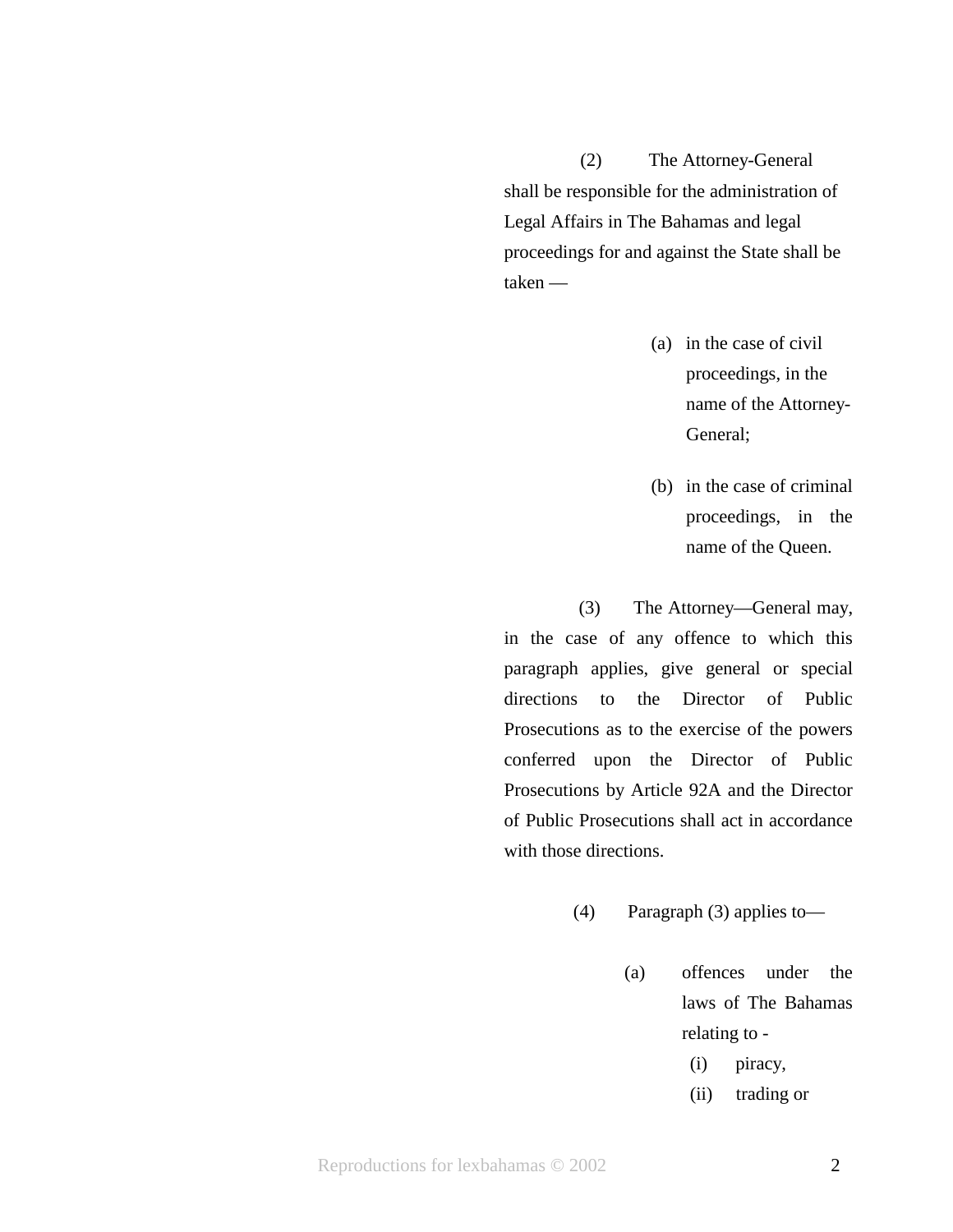otherwise dealing in slaves,

(iii) foreign enlistment, to interfere with the peaceful

relations of

**The Strategy of The Strategy** 

Bahamas

with foreign

- states,
	- (v) high treason, treason, misprison of treason

or treachery,

(vi) sedition or seditious

meetings,

- (vii) official secrets,
- (viii) mutiny or incitement to mutiny,
- (ix) unlawful

oaths; and

 (b) any offence under an enactment relating to any right or obligation of The Bahamas under international law.